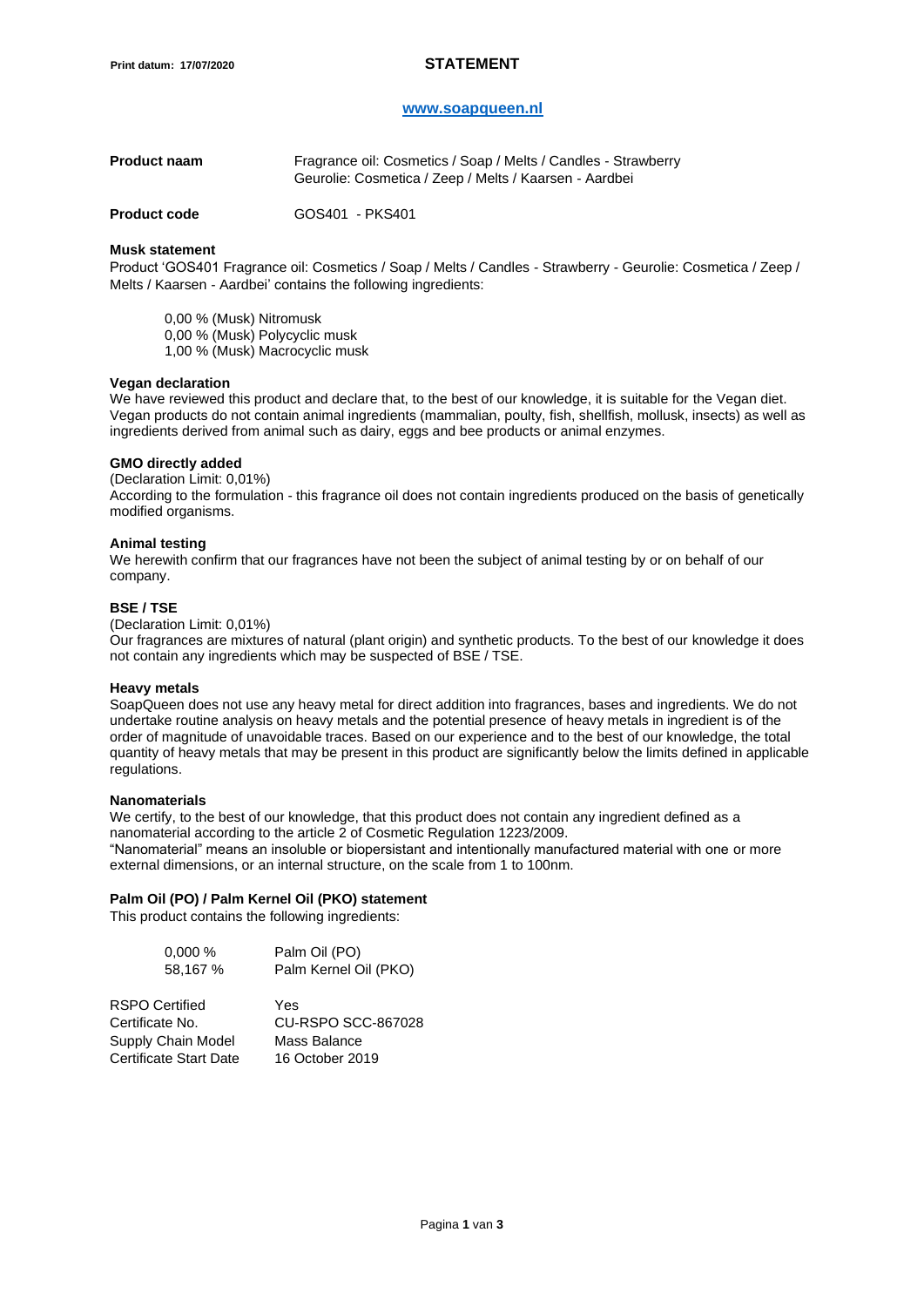# **HICC (Lyral), atranol and chloratranol**

Please note that Commission Regulation (EU) 2017/1410 of 2 August 2017 amending Annexes II and III to Regulation (EC) No 1223/2009 of the European Parliament and of the Council on cosmetic products has been published in the Official Journal of August 3rd, 2017.

HICC, Atranol and chloratranol have been added to Annex II of the Cosmetic Products Regulation (list of substances prohibited in cosmetic products) with the entries 1380, 1381 and 1382:

- 3-(4-Hydroxy-4-methylpentyl) cyclohex-3-ene-1-carbaldehyde [CAS# 51414-25-6]
- 4-(4-Hydroxy-4-methylpentyl) cyclohex-3-ene-1-carbaldehyde [CAS# 31906-04-4]
- Atranol [CAS# 526-37-4]
- chloratranol [CAS# 57074-21-2]

Commission Regulation (EU) 2017/1410 also deletes the Annex III entry (79) for HICC with application from 23rd August 2021.

The presence of atranol and chloratranol, being natural components of oak tree moss and treemoss extracts1, is banned above technically unavoidable traces in good manufacturing practice. As purity requirements for both moss extracts have been established in IFRA Standards since 2009, all products on shelves should be compliant by the entry into force of this regulation.

The transitional periods are the following:

- From 23 August 2019, cosmetic products containing one or more of these substances shall nogt be placed on the European Union market.
- From 23 August 2021, cosmetic products containing one or more of these substances shall not be made available on the Union market

| $0.000\,\%$ | HICC (Lyral)                   |
|-------------|--------------------------------|
| $0.000\,\%$ | Atranol [CAS# 526-37-4]        |
| $0.000\%$   | Chloratranol [CAS# 57074-21-2] |

#### **BMHCA ban in cosmetics**

0,000 % BMHCA (Lilial) [CAS# 80-54-6]

The European Commission has adopted the Delegated Act of the ATP-15 listing BMHCA on Annex VI of the European Union's Classification, Labelling and Packaging Regulation as toxic for Reproduction category 1B. Based on the normal regulatory process, it is estimated that the use of BMHCA in new and existing cosmetic products will be banned in the EU from April 2022.

It is important to highlight that the above-mentioned regulatory events and activities are limited to the EU. The use of BMHCA in cosmetic products outside the EU and in homecare products in general remains unaffected.

# **Karanal on the EU - REACH Authorization List**

0,000 % Karanal [CAS# 117933-89-8]

We would like to inform you that Commission Regulation (EU) 2020/171 of 6 February 2020 amending the REACH Authorization List, with the inclusion of the commonly called karanal (entry 50i), has been published in the Officail Journal on 7 February 2020. As usual this Regulation shall enter into force on the twentieth day following that of its publication.

The definitve important dates are now the following:

- The latest application date: 27 February 2022
- Sunset date: 27 August 2023

Therefore, the placing on the market and the use of karanal, (including the use in cosmetic products) will be prohibited from 27 August 2023 onwards.